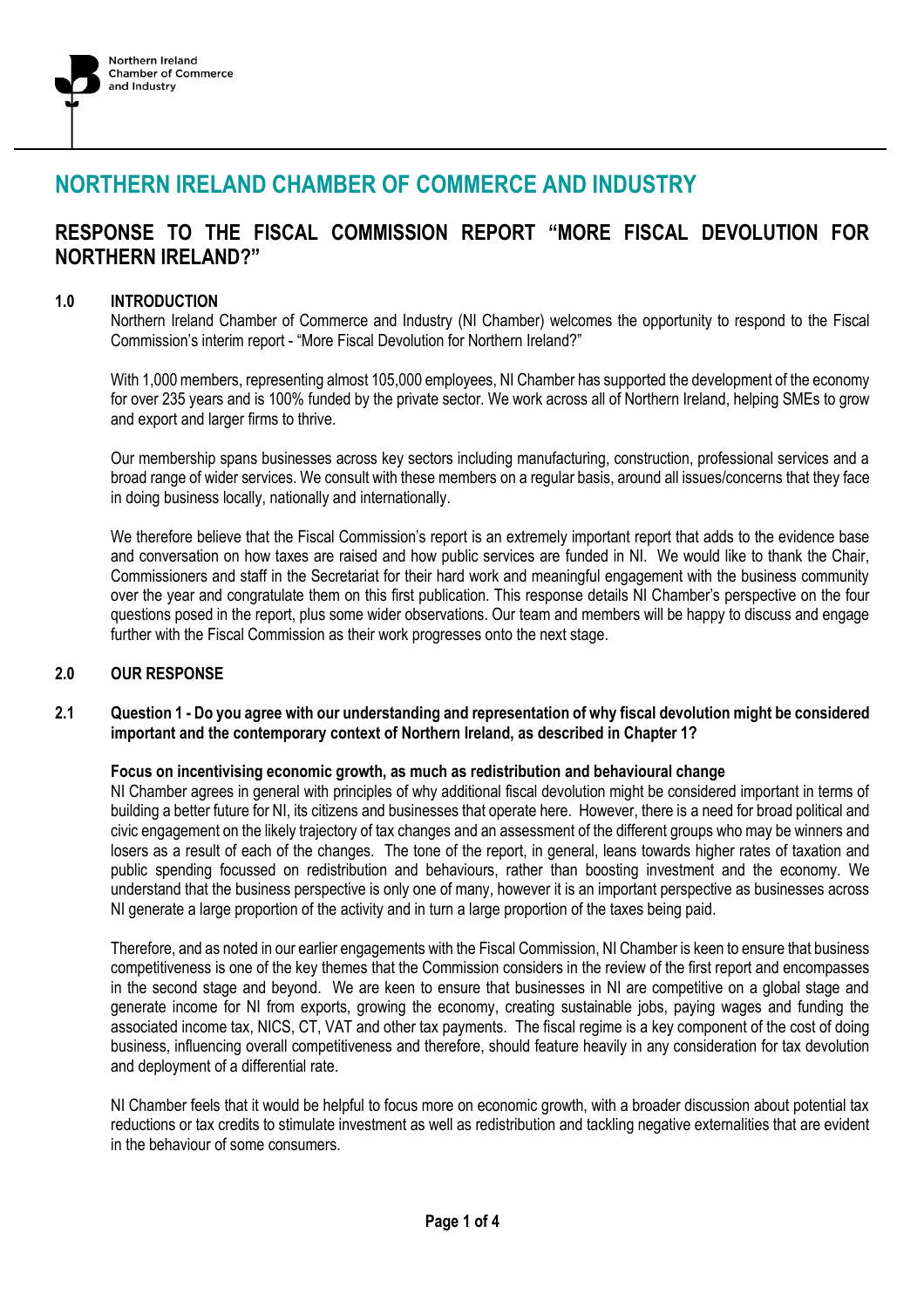

#### **2.2 Question 2 - Do you agree with our understanding and our representation of the current Northern Ireland context?**

# **Make efficient use of existing resources before devolving and raising taxes**

NI Chamber broadly agrees with how the current NI context is detailed, however the root causes (such as MASN caps depleting the human capital supply, underinvestment in gross fixed capital formation and public sector inefficiencies etc. could be detailed more specifically). The report rightly points out that spending per capita is higher in NI than in other UK countries, but stops short of noting that for those higher levels of per capita spending, outcomes often fall short.

Examples include the failure to meet waiting list targets in terms of healthcare, whilst other UK countries deliver better outcomes with lower per capita inputs and in terms of education, where NI spends more per capita and but per pupil than other UK countries (by funding over 50,000 empty places in schools).

This suggests that there are institutional and administrative inefficiencies across the system, and this should be an area of focus (working in tandem with the Fiscal Council) when setting the context within which NI operates. The point that follows on is that prior to raising more income from devolution, that these inefficiencies must be addressed to ensure that extra revenues can be deployed effectively to generate better outcomes for society.

#### **Consider the wider economic and financial context – triple whammy of inflation, budget cuts and tax rises…**

An additional area of context that might helpfully set the scene is in terms of the recently published NI draft Budget 2022-25 which notes that the Department for the Economy will suffer a 27% reduction in resource budget over the period. Inflation is currently 5.1% and energy prices have doubled in many instances increasing significantly the cost of doing business in NI. It looks likely that business supports will need to be scaled back in NI due to budget constraints, at a time when costs are rising. To further increase tax burdens beyond UK rates (that are increasing anyway) will result in a "triple whammy" for businesses in NI.

# **2.3 Question 3 – Do you agree with our analysis of the suitability or otherwise for devolution of the individual taxes listed in Chapter 4?**

#### **Corporation Tax – has it lost all of its appeal?**

NI Chamber broadly agrees with the analysis of the suitability (or not) for devolution of individual taxes listed in the report.

However, it is interesting and noteworthy that the Commissioners concluded that Corporation Tax was not a suitable option for devolution to NI, given the progress made over the last decade and the support from the business community as a tool to spur additional FDI investment, economic growth, rebalance towards a larger private sector (generating other additional tax revenues) and close the productivity and employment gaps referred to in the early stages of the report.

Indeed, the main reasons given for not devolving Corporation Tax (the collapse of the Executive at the time, putting Executive finances on a sustainable path and agreeing the block grant adjustment) all apply to the devolution of all taxes. Interestingly, EU Exit and the implementation of the sea border will mean that better evidence exists of where products are made and consumed within the UK, and further research on this area would be helpful. Issues such as profit shifting could be managed if HMRC data are suitably complete to facilitate the process.

It is acknowledged that the general direction of Corporate Taxation across the globe is on an upward trajectory, however, Ireland will remain competitive at 15% - a full ten percentage points lower than the UK rate from 2023 providing a significant comparative advantage over NI.

**NI Chamber would ask the Commission to reconsider the exclusion of Corporation Tax on the grounds that it has the potential to grow the private sector, generating income tax, NICS and other VAT incomes in the longer term and that the reasons for its exclusion also apply to those taxes suggested for devolution.**

**Long-haul air passenger duty** was devolved to NI in 2012, although no flights are currently in operation and NI continues to pay the fee of £2.3m annually. NI Chamber would ask that this anomaly should be investigated and resolved as part of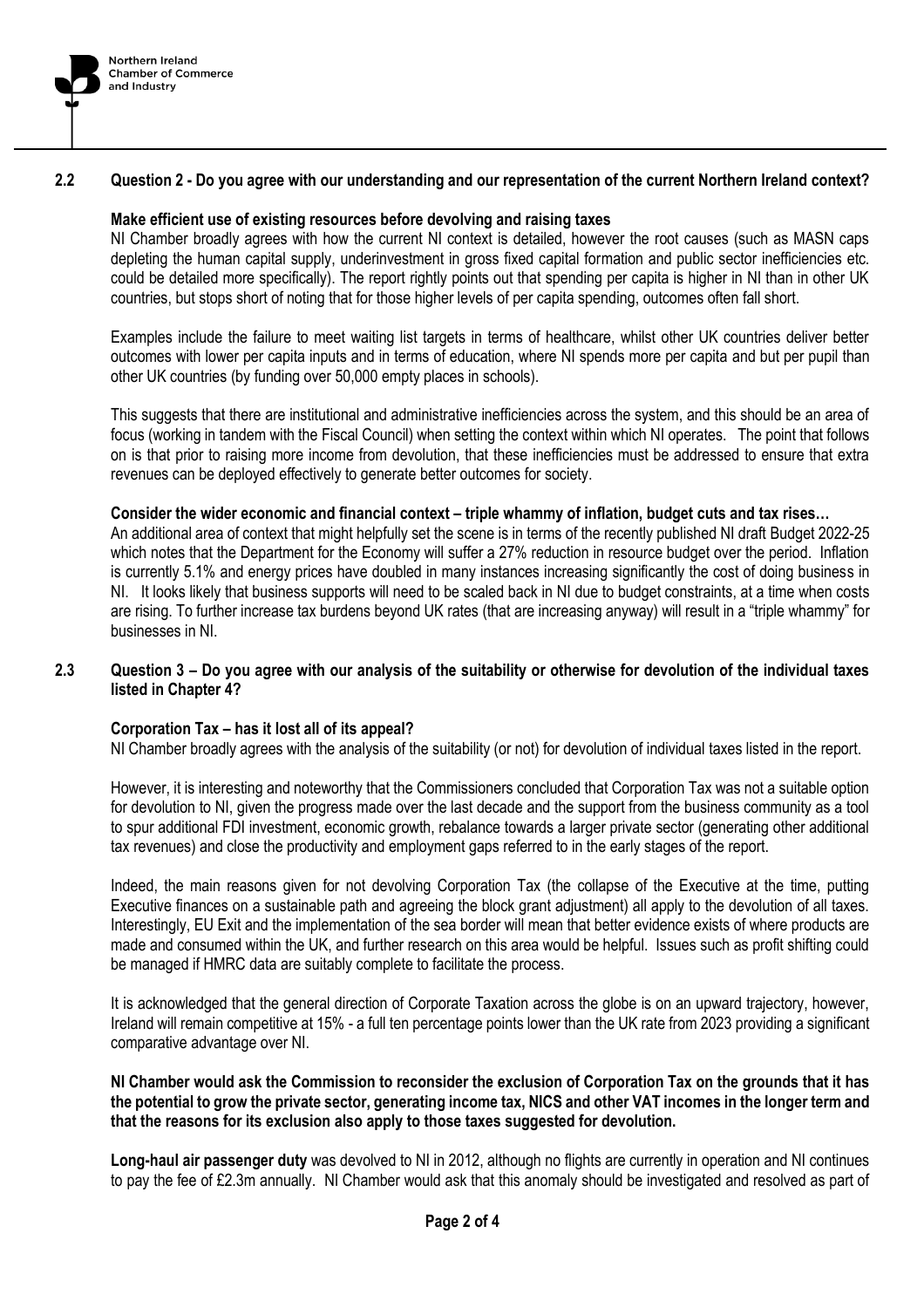

the devolution of APD, although a specific route-based subsidy may prove more effective and have lower levels of deadweight than APD reductions on all flights and therefore all options should be considered.

**The Apprenticeship levy** is a significant issue for large businesses in NI, who bear the costs of the levy without any benefit. NI Chamber welcomes the recommendation to devolve the levy but would encourage the Commission to devolve as soon as practical, rather than dovetailing with other taxes.

#### **2.4 Question 4 – Do you agree with our conclusions regarding the prioritisation of specific taxes to be carried forward for further consideration in the second phase of our work?**

# **Broad agreement with prioritisation of taxes for devolution, although Corporation Tax should be included**

NI Chamber broadly agrees with the conclusions regarding the prioritisation of specific taxes for the second phase of the Fiscal Commission's work. However, as earlier noted in the response, NI Chamber disagrees with the exclusion of Corporation Tax and urges Commissioners to reconsider the basis upon which it is excluded and add it to the priority list for the second phase of the Fiscal Commission's work. As noted above, the reasons for disagreement are;

- Lower Corporation Tax rates have the potential to grow the private sector, generating income tax, NICS and other VAT incomes in the longer term addressing many of the economic challenges that are detailed in the opening chapters of the report;
- The reasons for its exclusion (the collapse of the Executive at the time, putting Executive finances on a sustainable path and agreeing the block grant adjustment) also apply to all other taxes suggested for devolution.
- Issues such as profit shifting can be managed using HMRC data if the quality is suitable.
- The implementation if the Irish sea border means than many companies have the administrative framework to operate two differential rates.

# **Rapid correction of the Apprenticeship Levy anomaly**

NI Chamber understands why the devolution of the Apprenticeship Levy would benefit from dovetailing with other taxes, however it recommended that this is a priority area for devolution and deployment to put NI firms on an even competitive footing with their GB counterparts.

#### **More information on how the Green agenda and tax devolution will work**

More broadly - as the report points out - there will need to be agreement on the green agenda and commercial and competitiveness implications of changes in taxes such as APD and fuel duties, a consideration of how NI delivers net zero 2050, the energy strategy and its part in the climate change obligations. One current example is the phasing out of red diesel for most sectors, which will inhibit NI business competitiveness in an international context.

#### **3.0 CONCLUSION**

The report is a welcome addition to the evidence base and conversation in terms of how we fund public services in NI. NI Chamber recognises the significant efforts in researching and writing the first report congratulates everyone involved in getting to this point.

#### **Increased focus on international competitiveness and incentivising growth**

As the Fiscal Commission begins work on its second report, delving further into the practicalities, costs, benefits and risks of devolution of each of the taxes, we would encourage Commissioners to include greater focus on the international competitiveness of businesses in NI and the combined impact of UK wide tax rises, as well as redistribution and influencing consumer behaviour.

#### **Wider understanding of the context within which businesses are operating**

Businesses have weathered the COVID-19 and EU Exit storms so far – and both will continue to deliver challenges. Inflation is now 5.1%, the highest level for three decades and energy prices continue to increase. The draft budget indicates that the Department for the Economy could face a 27% reduction in its resource budget and a range if UK taxes are increasing